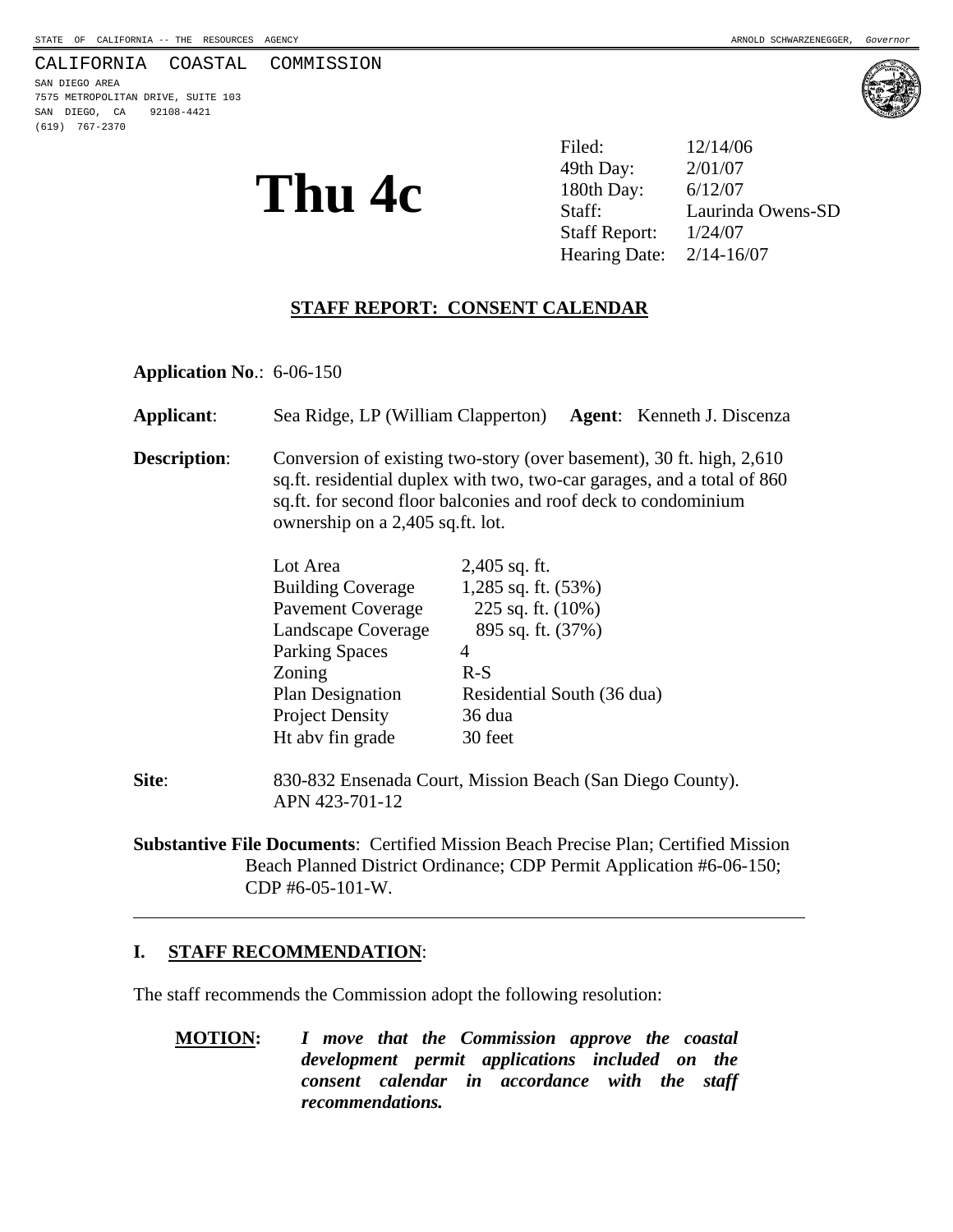6-06-150 Page 2

### **STAFF RECOMMENDATION TO ADOPT CONSENT CALENDAR:**

Staff recommends a **YES** vote. Passage of this motion will result in approval of all the permits included on the consent calendar. The motion passes only by affirmative vote of a majority of the Commissioners present.

#### **II. Standard Conditions**.

See attached page.

## **III. Findings and Declarations.**

The Commission finds and declares as follows:

 **A. Detailed Project Description/History.** The proposed project involves the conversion of a residential duplex consisting of a 30 ft. high, two-story (over basement), 2,610 sq.ft. structure to condominium ownership on a 2,405 sq.ft. lot. The units will consist of 1,294 sq.ft. (Unit 1) and 1,306 sq.ft. (Unit 2) in size. No other work to the structure or increase in intensity of use on the site is proposed. The subject site is the second lot west of Bayside Lane on the north side of Ensenada Court, in the community of Mission Beach in the City of San Diego.

The subject site is immediately adjacent to another site where an existing duplex is proposed to be converted to condominium ownership by the same applicant, as well, pursuant to CDP Permit Application #6-06-149 which is being processed simultaneously with the subject permit application. In addition, the existing structure proposed for conversion to condominium ownership was constructed pursuant to CDP #6-05-101-W which was granted in November, 2005. The waiver was for the demolition of an existing single-family residence and the construction of the subject duplex.

The subject project is located within the Residential South (R-S) zone of the Mission Beach Planned District. The subject site is located in an area of original jurisdiction, where the Commission retains permanent permit authority. The subject permit consists of the conversion of two residential apartments to condominium ownership. The existing buildings meet all of the yard area setbacks adjacent to Ensenada Court. In addition, as noted above, a total of four parking spaces are currently provided on site in the north side yard adjacent to the unnamed alley, which is adequate to serve the proposed development.

 **B. Community Character /Visual Quality.** The development is located within an existing developed area and will be compatible with the character and scale of the surrounding area and will not impact public views. Therefore, the Commission finds that the development, conforms to Section 30251 of the Coastal Act.

**C. Public Access/Parking**. The proposed development will not have an adverse impact on public access to the coast or to nearby recreational facilities. The proposed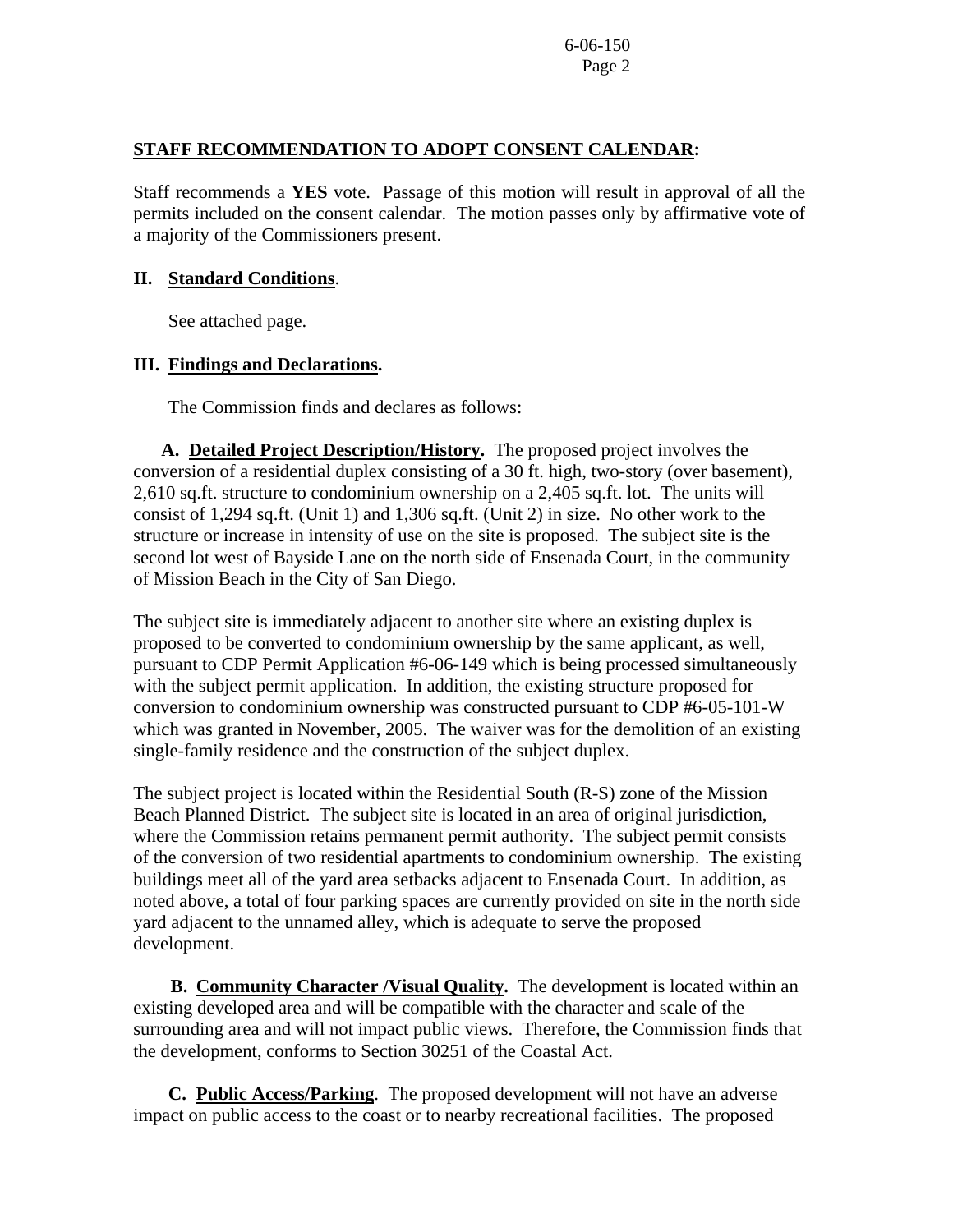6-06-150 Page 3

development conforms to Sections 30210 through 30214, Sections 30220 through 30224, Section 30252 and Section 30604(c) of the Coastal Act.

**D. Local Coastal Planning**. The subject site is located in an area of original jurisdiction, where the Commission retains permanent permit authority and Chapter 3 of the Coastal Act remains the legal standard of review. The proposed development is consistent with Chapter 3 of the Coastal Act. Approval of the project, will not prejudice the ability of the City of San Diego to continue to implement its certified LCP for the Mission Beach community.

 **E. California Environmental Quality Act**. There are no feasible alternatives or feasible mitigation measures available which would substantially lessen any significant adverse effect which the activity may have on the environment. Therefore, the Commission finds that the proposed project is the least environmentally damaging feasible alternative and is consistent with the requirements of the Coastal Act to conform to CEQA.

# **STANDARD CONDITIONS:**

- 1. Notice of Receipt and Acknowledgment. The permit is not valid and development shall not commence until a copy of the permit, signed by the permittee or authorized agent, acknowledging receipt of the permit and acceptance of the terms and conditions, is returned to the Commission office.
- 2. Expiration. If development has not commenced, the permit will expire two years from the date on which the Commission voted on the application. Development shall be pursued in a diligent manner and completed in a reasonable period of time. Application for extension of the permit must be made prior to the expiration date.
- 3. Interpretation. Any questions of intent or interpretation of any condition will be resolved by the Executive Director or the Commission.
- 4. Assignment. The permit may be assigned to any qualified person, provided assignee files with the Commission an affidavit accepting all terms and conditions of the permit.
- 5. Terms and Conditions Run with the Land. These terms and conditions shall be perpetual, and it is the intention of the Commission and the permittee to bind all future owners and possessors of the subject property to the terms and conditions.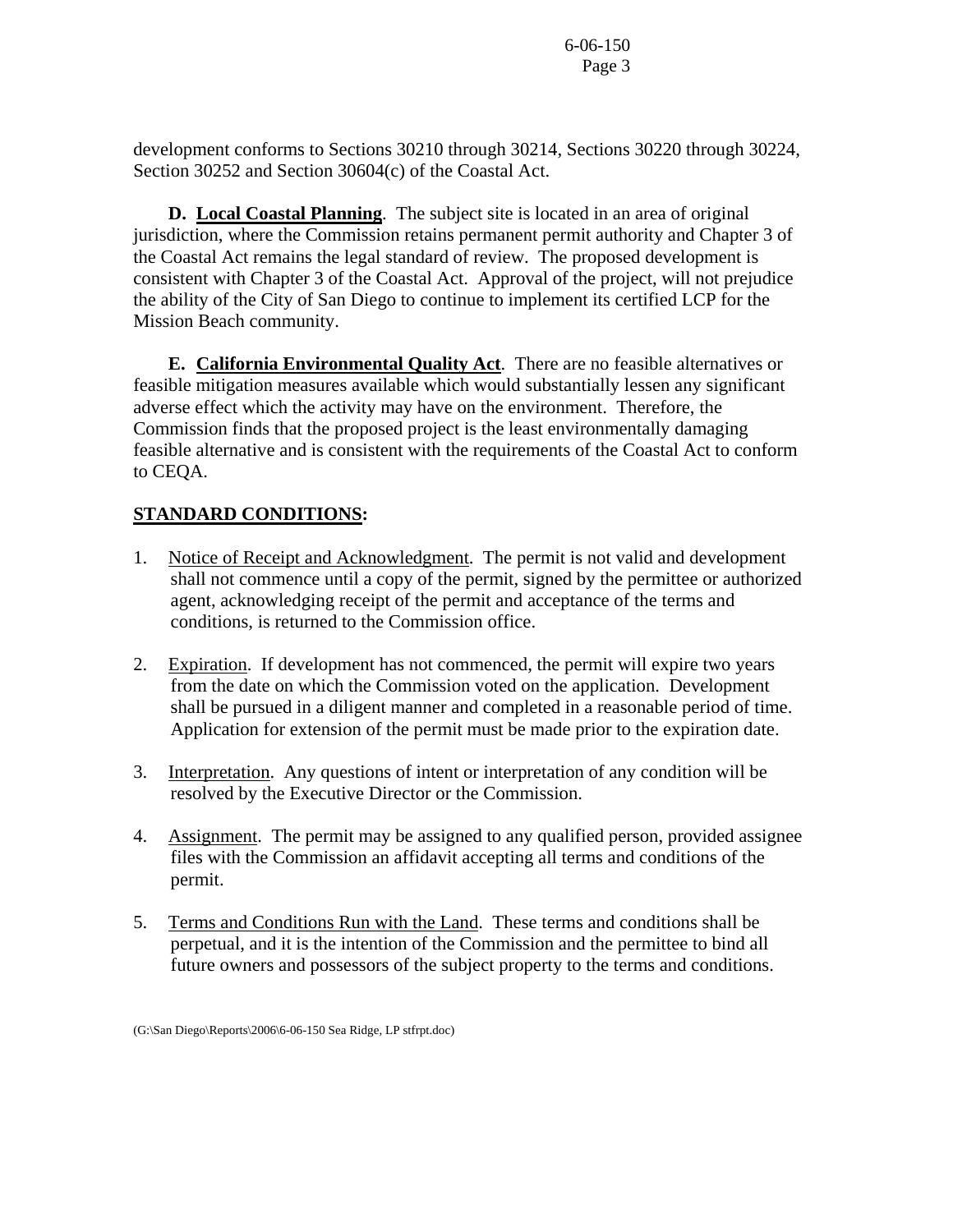6-06-150 Page 4